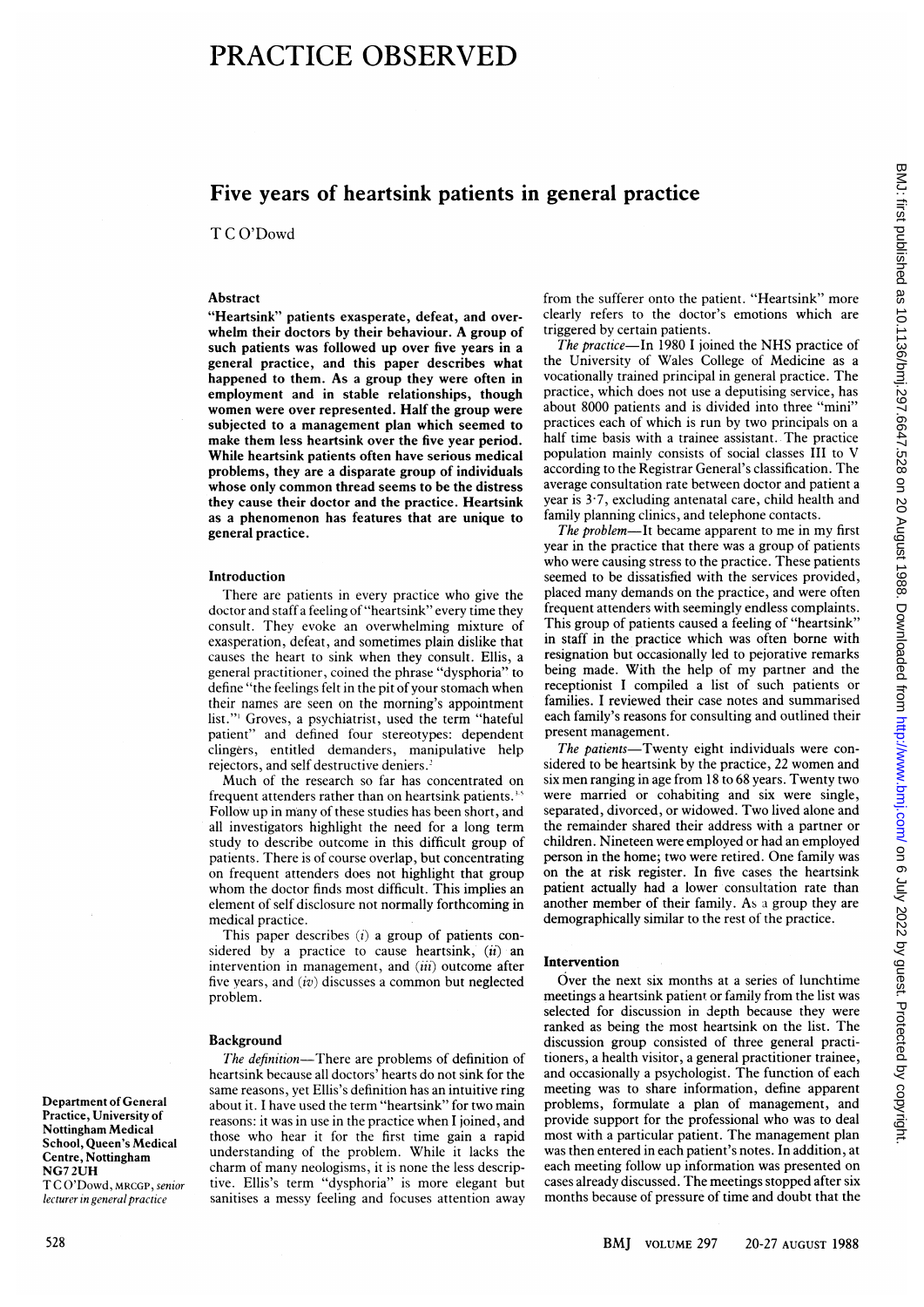effort was worth while. Inadvertently this has provided two comparison groups: one group who had <sup>a</sup> management plan and one whose care was unplanned and reactive.

#### Review and outcome

Nine of the group had serious medical conditions in 1980. These are listed in table <sup>I</sup> together with their state on review in 1984. The remaining group of 19 presented with multiple vague complaints. In the five year period three new serious medical problems emerged in the last group: one patient developed carcinoma of the transverse colon, one Addison's disease, and one hypertensive patient had a minor stroke. The woman who developed cancer of the colon rarely visited after her operation and remains well; the other two patients continue to consult frequently and are well. Thus 12 of 28 either had or developed serious medical problems.

Nine of the 28 were selected for discussion because it was thought they caused the most heartsink in the practice. These were not all the same nine patients as in table I. A management plan was formulated as <sup>a</sup> result of the discussion meeting. The commonest theme in the management plan was that the heartsink patient should see the same doctor, a principal, every time for future consultations, but the plans were tailored to take account of each patient's circumstances.

While a decline in the consultation rates was not the aim of our meetings, the mean consultation rates for both groups fell. The rates for the heartsink patients in the group not discussed fell from 16 to 11 a year, while those for the rest of their family stayed at about three a year (range  $2.5-3.3$ ). The mean consultation rates for the heartsink patients and their families in the discussion group fell appreciably from 19 to seven and that for the family also fell from six to two consultations a year. There were clearly differences between the two groups at the outset, and it is likely that we discussed the more demanding of the two groups first. It is also likely that their consulting behaviour may have been altered by intervention—the so called Hawthorne effect.

TABLE I-Known serious medical problems among nine patients who consulted often in general practice

|   | Patient Medical problem            | State in 1980                           | State in 1984              |
|---|------------------------------------|-----------------------------------------|----------------------------|
|   | Thyroiditis                        | Ouiescent                               | Quiescent                  |
| 2 | Hypercholesterolaemia              | Disregarding it                         | Moved out of practice area |
| 3 | Hypertension                       | Controlled with drug treatment          | Had a minor stroke         |
| 4 | Asthma                             | Occasional flare up                     | <b>Stable</b>              |
| 5 | Depression                         | Active                                  | Mood normal                |
| 6 | Panic attacks                      | Getting worse                           | Left practice              |
|   | <b>Sarcoidosis</b>                 | No problems                             | No problems                |
| 8 | Rheumatoid arthritis               | Controlled with drug treatment          | Well controlled            |
| 9 | Stroke and chronic airways disease | Regular house visits; flare up of chest | Stable                     |

The total group was mainily managed in the practice. Four attended outpatients departments-one recently and one occasionally attends a pacemaker clinic. This is unusual as many such patients do the rounds of various outpatients departments and it may be the reason that the practice has so many heartsink patients. As a group most have been registered with the practice for five years and only one had been registered for a year. The group not discussed saw various doctors in the practice-often a succession of trainees-and often broke appointments by not turning up.

Putting the management plan into action-Table II summarises the problem definition, management, and outcome in nine patients who were discussed. The problem definition was of a strong medical nature, while the management was largely doctor centred despite a health visitor and psychologist participating in the management meetings. There was one confrontation which was therapeutic and revealed that the wife, a low consulter, encouraged the rest of the family to consult frequently. Two "truces" developed between doctor and patient, with a decline in consultation rate and containment being achieved.

Those who left-Over the five year period eight of the 28 patients left the practice; four from the group who were discussed and four from the other group. This is less than for the rest of the practice, which has a yearly patient turnover of 10%. Two patients left shortly after the management plan was put into action: one who had recurrent chest pains with unresolved grief moved in with her new partner out of the practice area; one patient with personality problems also left but for unknown reasons. Two patients, one from each group, made known their dissatisfaction about the practice and left during the five years. The lowest consulter (less than five consultations a year for herself) caused persistent anxiety because of denial of her cardiovascular risk factors. This caused us alarm but not her. She most often consulted on her husband's behalf requesting chest medicines for him but declined requests to have him seen. She moved out of the area for unknown reasons. Two patients with marital problems, one including domestic violence, also left for unknown reasons after two years with the practice.

Five years on-Five years after compiling the original heartsink list <sup>I</sup> compiled another list of heartsink patients with the same partner and same receptionist. This time there were 19 instead of 28 heartsink patients, and the list contained seven from the original list: six of the seven were from the group not discussed and one was from the discussion group. If, as <sup>I</sup> suspect, we discussed the worst cases this is a genuine improvement. There may have been fewer heartsink patients five years later because of greater experience and an interest in the problem.

TABLE  $II-Problems defined, management, and outcome of patients who were discussed by the practice$ 

| sex | Patient<br>Age (years) |     | Problems defined in 1980                                                                      | Management                                                                  | Outcome                                                                                                               |
|-----|------------------------|-----|-----------------------------------------------------------------------------------------------|-----------------------------------------------------------------------------|-----------------------------------------------------------------------------------------------------------------------|
|     | - 36                   | M   | Panic attacks palpitations                                                                    | Contract drawn up; see same doctor                                          | Consultations declined; saw same doctor for three years; left<br>practice after divorce                               |
|     | $2 \quad 41$           | M   | Multiple minor illness (whole family)                                                         | Husband and wife interviewed/confronted                                     | Husband got a job; consultations declined to a high plateau with<br>same doctor                                       |
|     | $3 \quad 44$           | M   | Sarcoidosis; chest pains                                                                      | Permit sick certification as he needs; watch pain killers;<br>support wife  | Still working; regular sick certification; occasional antidepressants;<br>same doctor                                 |
|     | $4 \quad 34$           | F   | Heavy periods; obese; pacemaker in situ: why?                                                 | To sort out pacemaker; referral to gynaecologist; diet<br>advice            | Consultation declined; still has menorrhagia and obesity; uses<br>pacemaker to get her own way; sees both partners    |
|     | 5 53                   | F   | Hypercholesterolaemia, obese; always came about<br>husband's chestiness                       | Take off clofibrate; dietary advice                                         | Moved out of area after two years                                                                                     |
|     | 6 39                   | F   | Frequent skin and urinary symptoms; attending many<br>outpatients departments social services | Reduce number of agencies consulted; family<br>relationships to be explored | Consultations declined; developed cancer in transverse colon 1983;<br>seldom consulted after 1983                     |
|     | - 47                   | - F | Headaches, requests for analgesics; marital problems;<br>personality problems                 | See same doctor; watch drug use                                             | Left practice within one year                                                                                         |
|     | 8 36                   | F   | Children on at risk register; mother remarried after<br>death of husband                      | Health visitor support; developmental assessments                           | Children went into care; mother rehabilitated; "earned" children's<br>return; occasional school problems; same doctor |
|     | 9 26                   | F   | Chest pains, unresolved grief                                                                 | Explore grief                                                               | Backed off; moved in with new partner; left practice within one<br>vear                                               |